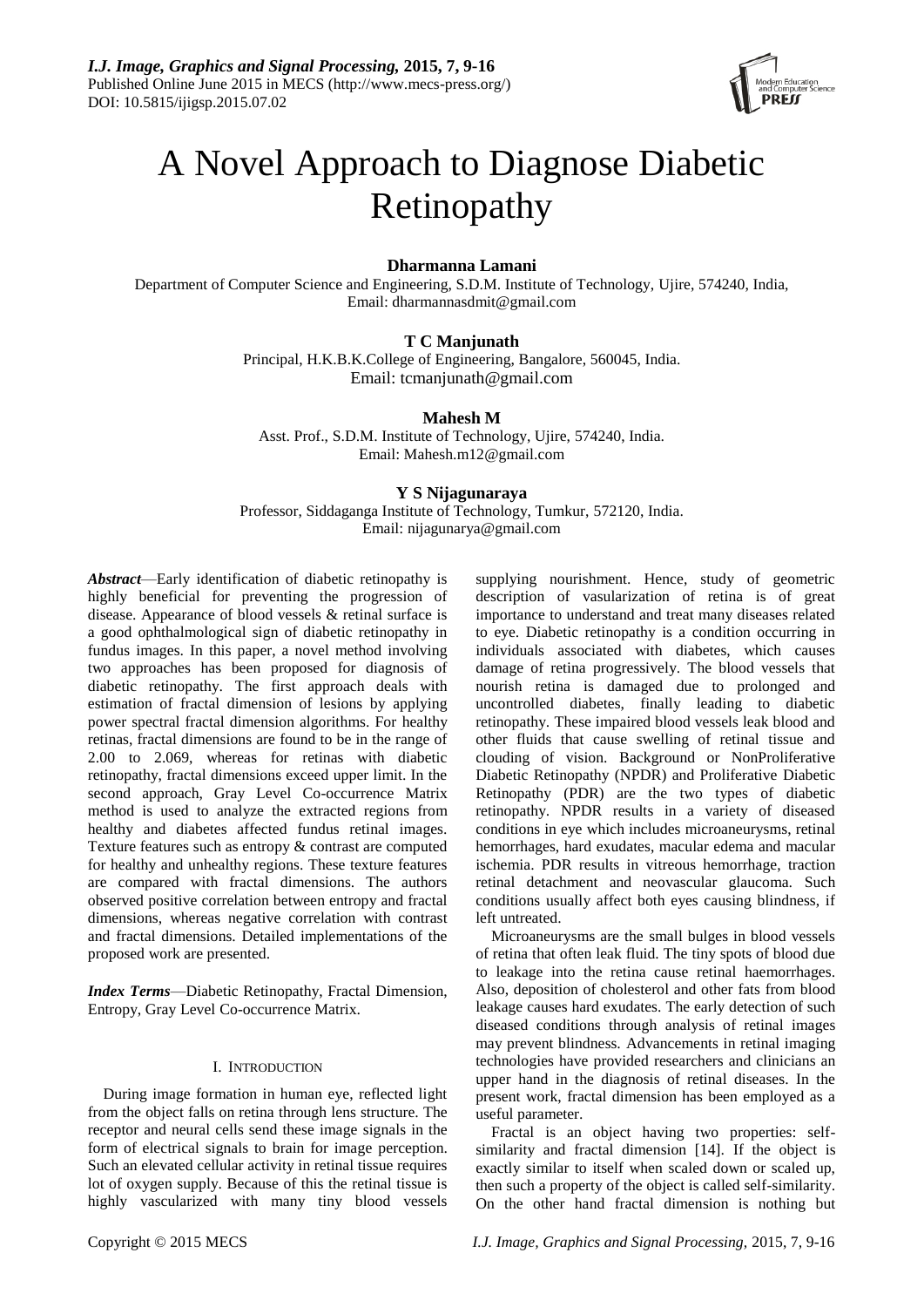self-similar dimension, D, and is given by the expression

## $D = \log(N_r)/\log(1/r)$

where *Nr* is the number of self-similar objects when the object is scaled down by ratio *r*.

Fractal dimension (FD) has its significance in various applications including image processing. It is an ideal tool to measure the roughness/ texture of a digital image [17].

## *A. Literature review*

To characterise the irregular patterns of blood vessels in diabetic affected retina, Box Counting method was used to estimate the fractal dimension [19]. It was concluded by Nazneen Akhter et.al, that, as the complexity of structure of a diabetic retina increases, fractal dimension also increases. But, a baseline or a threshold value of the fractal dimension was not declared so that a retina could be classified as diabetic or not. This lacuna was taken into account for the present research work. Higuchi's Fractal Dimension was measured in circumferential direction (FDC) with respect to Optic Disk (OD), in three concentric regions between OD boundary and 1.5 OD diameters from its margin.This estimation was used as a stroke prediction marker [7]. Other method used to estimate fractal dimension include sandbox method which shows its inefficiency in case of inhomogeneity retinal structure [20].The geometric parameters of diabetic retina like central retinal arteriolar and venular equivalents (CRAE, CRVE), fractal dimension, length-diameter ratio, branching angle and curvature tortuosity were assessed by Myra Poon et.al [5]. These parameters were compared with healthy retinal images without vitamin D deficiency. The authors concluded that diabetic retinopathy is associated with high central retinal venular equivalents in diabetic persons.









Fig.1. (a) Healthy retina, (b) retina showing signs of diabetic retinopathy, and (c) Retina with component labeling

The colfilt filter was used by Chandrashekar M patil [8] to extract features from retinal images like blood vessels, exudates and microaneurysms. Then area of each feature was determined to classify the severity of disease. Geometric features and correlations were used to detect and distinguish among various features of retinal fundus images by Ravishankar et.al [10]. The success rate for optic disc localisation was 97.1%. To detect exudates, a sensitivity of 95.7% and specificity of 94.2% was achieved by the authors. Manoj Kumar et.al [12] modified Clarke's original Triangular Prism Surface Area Method to estimate fractal dimensions of gray scale images. The effects of noise on the values of fractal dimensions of digital images were discussed by T. Pant [13]. Gaussian noise, salt and pepper noise and speckle noise were applied to the digital images to generate noisy images. The fractal dimensions of these noisy images were compared with those of original images. Hard exudates in retinal image were detected using K-means clustering method and probabilistic neural network was used to train data for feature extraction by R. Radha et.al [15]. Hence, the present work emphasizes on estimation of power spectral fractal dimension, entropy and contrast to compare Diabetic Retinopathy (DR) and healthy retina.

The present research work is organized as following sections. Section1 presents introduction to diabetic retinopathy, image features, fractal dimension and past work done by various authors. Section 2 describes the methodology of work, mathematical equations and pseudo code. Section 3 presents a detailed discussion of results and comparison with clinical methods. Finally, section 4 presents conclusion of the work.

#### II. METHODS

This section describes the power spectral fractal dimension, computation of H Value, Gray level scale comatrix method, related pseudo codes etc. as follows.

#### *A. Power spectral fractal dimension*

This method is based on fractal Brownian motion. Fourier transformation is applied for each line height profile that forms the image & power spectrum is estimated. Then entire power spectrum is averaged. Finally fractal dimension is estimated using the following equation.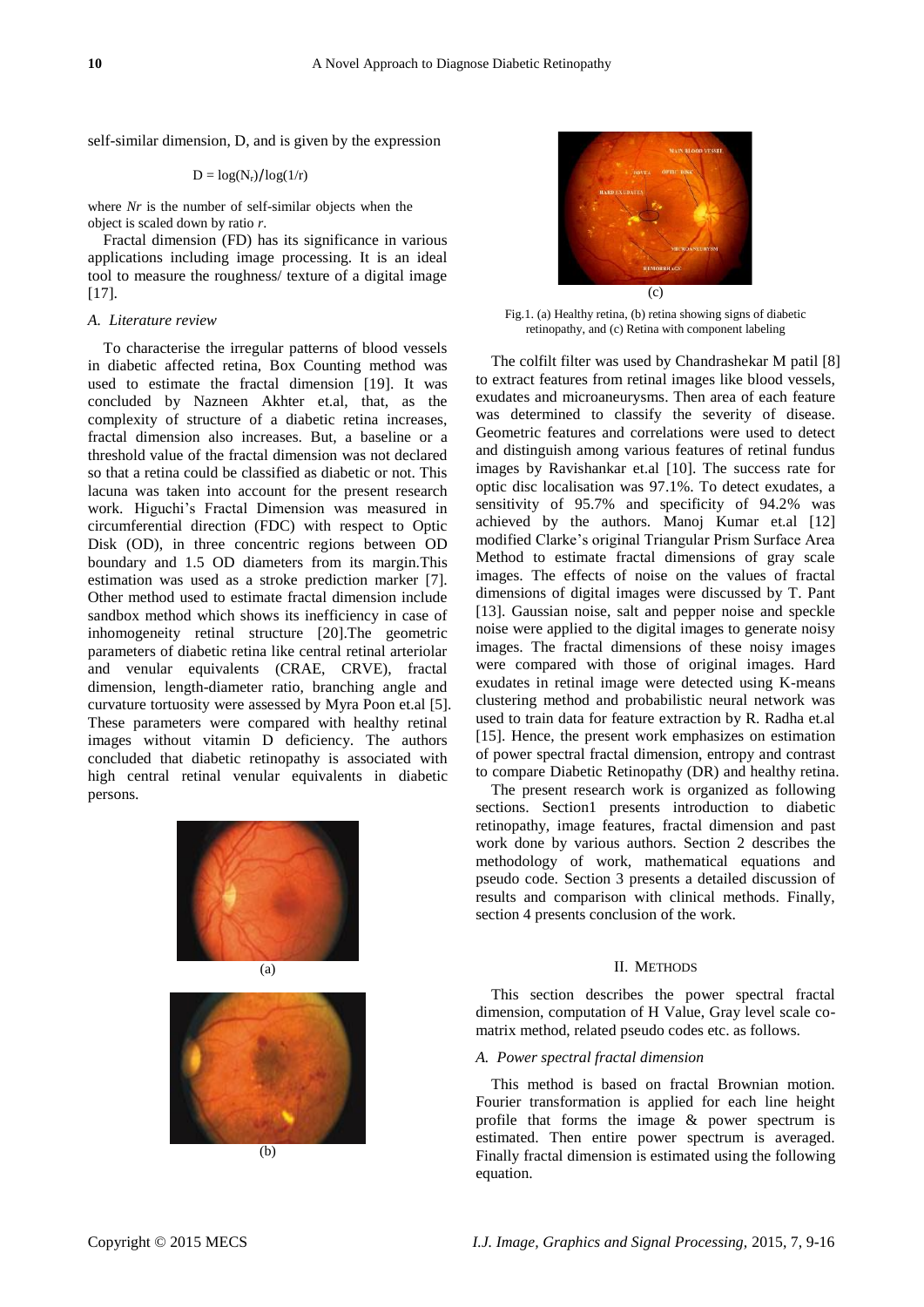$$
D_F = \frac{3D_T + 2 - \beta}{2}
$$

where  $D_F$  is power spectral fractal dimension,  $D_T$  is the topological dimension (in this case  $D_T = 2$ ) and  $\beta$  is the spectral parameter which is defined by the following equation.

$$
\beta = 2H + D_T
$$

where H is the Hurst index or exponent. The estimation of Hurst index is explained below.

#### *B. Estimation of Hurst exponent*

The fractal dimension provides information of the irregularity of surface. According to equation of  $D_F$ , the fractal dimension is directly related to Hurst index for a self similar data set. A lower Hurst index value has a higher FD & more irregular or rougher surface. On the other hand, a larger Hurst index has a lower FD & a smoother or more regular surface. This is shown in Fig.2. The figure 2 also describes generates one dimensional fractional Brownian motion 'W' on t in [0, 1] using 'n' grid points. Where n denotes number of grid points and t denotes the time.



Fig.2. Fractional Brownian motion for different values of the Hurst parameter H. (a) H= 0.1 & (b) H= 0.7

Estimation of Hurst index through rescaled range method is explained in the following section.

#### *C. Computation of rescaled range algorithm*

Estimation of H index using rescaled range algorithm has been defined by many authors [18]. The equation is given below.

$$
E[\frac{R(n)}{S(n)}] = Cn^H
$$

As shown in fig.3, the rescaled range was estimated for the whole data set (in step1  $RS_{mean0} = RS_0$ ). In next step, rescaled range was computed for two halves of the data set, which is  $RS_0 \& RS_1$ . Then average of these two values is determined (i.e.RS<sub>mean1</sub>). Similar process continues by subdividing each of the last section in half & computing the rescaled range for each of next section. In every section rescaled range values are averaged. In the present work the algorithm stops at four data points for further subdivisions.



Fig.3. Description of rescaled Range algorithm

Hurst exponent estimation using the rescaled range method vector was generated, where  $x_i = log_2(n)$  is the region size of each section used to calculate R. and  $y_i$  is the  $log_2(RS \text{ mean of } i^{\text{th}} \text{ section})$  as shown in Table 1.

Table1. Example of computing H values

| SL.<br>No      | Region<br><b>Size</b> | RSmean        | $X_i = log_2(n)$ | $Y_i = log_2(RSmean)$ |
|----------------|-----------------------|---------------|------------------|-----------------------|
| 1              | 1024                  | 110           | 10               | 6.7814                |
| $\overline{2}$ | 512                   | 60            | 9                | 5.9069                |
| 3              | 256                   | 35            | 8                | 5.1293                |
| 4              | 128                   | 23            | 7                | 4.5236                |
| 5              | 64                    | 15            | 6                | 3.9069                |
| 6              | 32                    | 7             | 5                | 2.8074                |
| 7              | 16                    | 5             | $\overline{4}$   | 2.3219                |
| 8              | 8                     | 4             | 3                | 2.00                  |
| 9              |                       | $\mathcal{D}$ | $\overline{c}$   | 1.00                  |

The H value is calculated by linear regression line (LRL) using above points. A line has the form  $y=mx+b$ , where m is the slope of line  $\& b$  is the y intercept. LRL was estimated using Table 1 data points. The value of b is -0.40& slope m is 0.70 in LRL equation as shown in Fig.4. Thus a slope of m is the computation of Hurst index. Hence Hurst index is equal to slope of the line.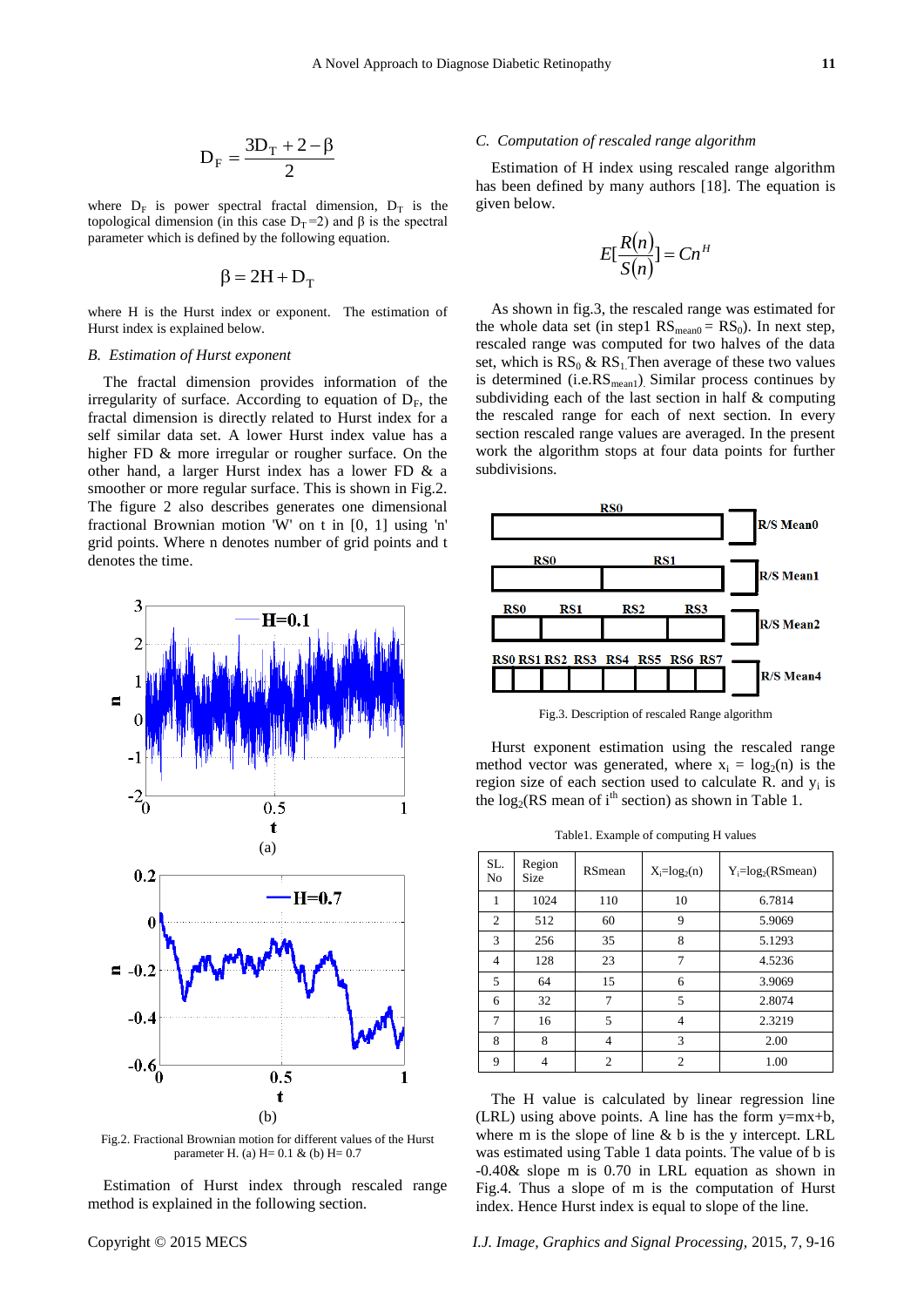

Fig.4. Generalized graph of Hurst estimation using rescaled range method

#### *D. Pseudo code*

Calculate H- value using rescale range algorithm from discrete time sequence  $X_i$  of length N.

Set k=2, m=0: Loop  $m+k-1 \leq N$ 

$$
Ave = \frac{1}{N} \sum_{i=0}^{n} X_i \quad \forall \quad i = 1, 2...N
$$

Generate average – adjusted series

$$
Y_t = X_t - Ave
$$
 for all  $t = 1, 2, 3...$ 

Generate the cumulative deviate series Z

$$
Z_t = \sum_{i}^{t} Y_t
$$
 For all  $t = 1, 2, 3...$ 

Find minimum and maximum values

$$
Zmin = min(Z_1, Z_2, \dots, Z_n)
$$
  
Zmax = max(Z<sub>1</sub>, Z<sub>2</sub>, \dots, Z<sub>n</sub>)

Determine the range R

$$
R(m) = Zmax - Zmin
$$

Add starting one to starting index  $m = m+1$  Generate the SD

$$
S(m) = \sqrt{\frac{1}{N} \sum_{i=1}^{n} (X_i - Ave)^2}
$$

End loop

Plot algorithm graph for  $log R(n)$  versus  $log S(m)$ For all  $m = 1, 2, 3, \dots$ 

Compute the slope of line and Report slope as H value

## *E. GLCM Method*

Gray level co-occurrence matrix method is a popular second order statistical method of obtaining texture features from retinal images. Haralick defined fourteen

## *F. Entropy*

Entropy is used to estimate the loss of information in images. It is also used to measure the randomness of pixel intensities in the image. Entropy is defined by the following equation.

$$
Entropy = \sum \sum - P(x, y) \log P(x, y)
$$

## *G. Contrast*

Contrast is used to distinguish between the darkest and brightest regions of the image. The contrast is defined by the following equation.

$$
Contrast = \sum \sum (x - y)^2 p(x, y)
$$

## *H. Pseudo code of GLCM method*

Step 1: Im1  $\leftarrow$  imread('retinal-image.jpg'); Step 2: Im2  $\leftarrow$  rgb2gray(im1) Step 3:  $Im3 \leftarrow Im2(:,:, 2)$ Step 4: Im4  $\leftarrow$  imcrop(Im3) Step 5: Im5  $\leftarrow$  imresize(Im4,[64 64]) Step 6: Im6  $\leftarrow$  imcomatrix(Im5) Step 7: Glcmprops  $\leftarrow$  graycoprops(Im6) Step 8: Write (Glcmprops) Step 9: Record entropy and contrast and continue from step1

#### III. RESULT AND DISCUSSION

The retinal images of individuals associated with diabetes are analyzed to determine the amount of complexity associated with retinal components such as macula, optic nerve head (ONH), RNFL layer and blood vessels. Images of diabetic retinopathy and healthy retina (each 50 subject) are considered in order to evaluate the texture & fractal dimension features. The distribution of ONH, blood vessels and macula form a highly complex retinal pattern which differs among individuals. Hence it is a tedious task to examine such a complex structure with any standard (reference) retina in the diagnosis of diabetic retinopathy. Fractal theory is well-suited to quantify such a rough surface.

The retinal images were color fundus images of resolution 720x576 collected from SDM hospital Dharawad, Karnataka.In order to diagnose the disease from the images of retina, high resolution images (720x576) were employed for both healthy & diabetic retinopathy retina. Fractal dimension was estimated & utilized to quantify the patterns in terms of complexity of structure. The FD was computed using power spectral fractal dimension method which is best suited for such applications. Also texture feature of healthy & affected (diabetic retinopathy) regions were analyzed and compared with fractal dimension. In our present research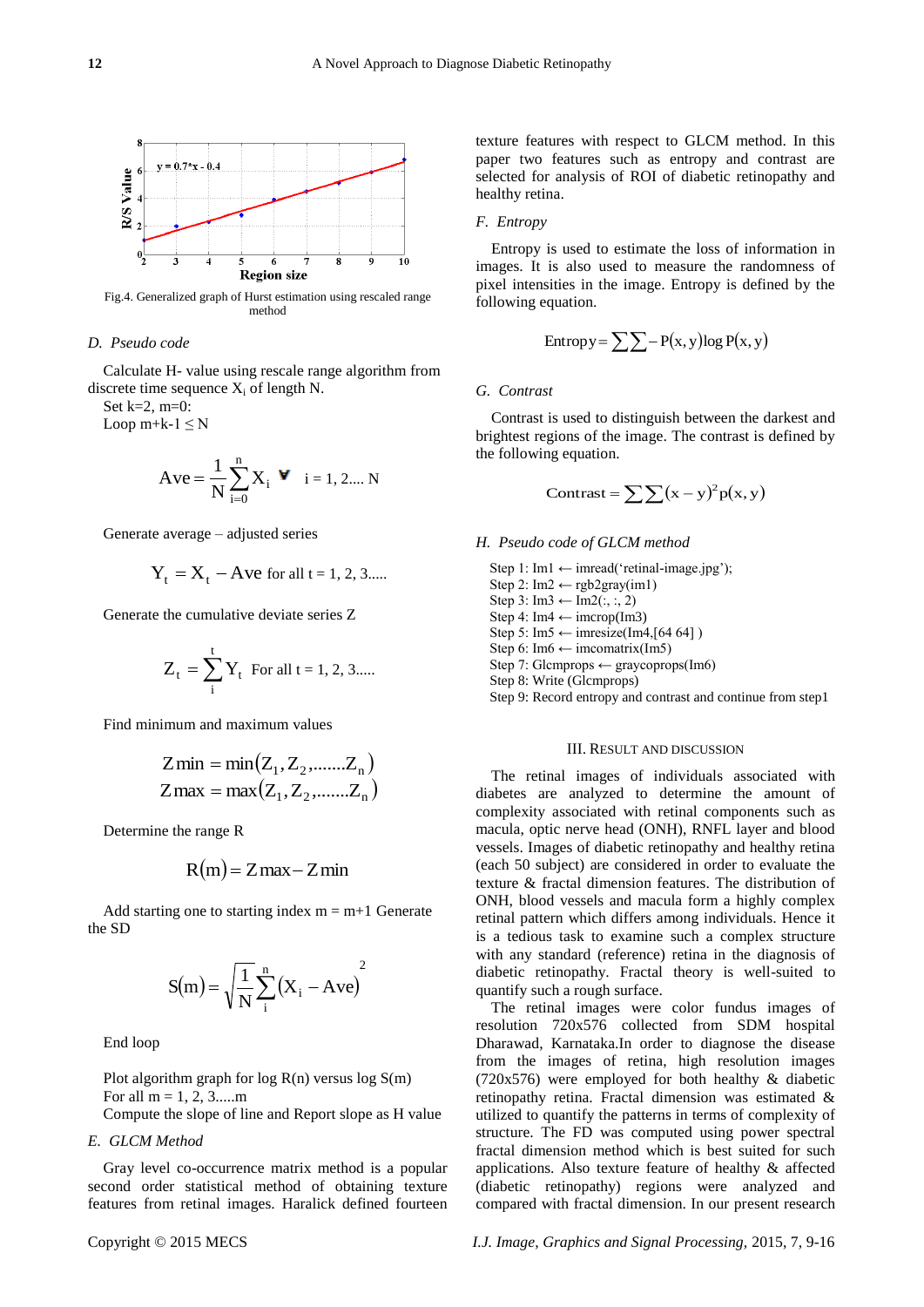work we have designed a graphical user interface (GUI) in MATLAB 7.10.0.499 (R2010a) version. The simulation results of healthy and diabetic retinopathy are shown in Fig 5.

The Figs.  $5$  (a)  $\&$  (b) describe the step by step process to estimate the fractal dimension of healthy & diabetic retinopathy respectively. First two steps in Fig.  $5(a) \& (b)$ show the construction of 1-D & 2-D objects based on Hurst exponent. We can observe in first two steps that objects are more rough/irregular for lower Hurst values.

In step 3, the retinal images (healthy  $\&$  unhealthy) were loaded for further processing. Then Retinal images were enhanced by applying two filters. Using first filter, green channel was obtained from the color fundus images, since green channel component gives high intensity as compared to other two channels (red &blue channels) as shown in step 4. In second filter, green channel image is normalized for further enhancement as shown in step 5. In next stage (step 6), power spectrum was obtained using Fast Fourier Transformation (FFT). Then 2 dimension power spectrum image is converted into 1 dimension array using reshape function. Then Hurst exponent is computed using rescale range algorithm. Finally fractal dimension was estimated using power spectrum fractal dimension method as shown in last step. For healthy retina, fractal dimension is in the range of 2.035 to 2.069 where as for diabetic retinopathy, it exceeds the upper limit. Fig.6 (a) describes the comparison result of clinical method & proposed method. We observe in Fig 6 (a) that blue dots represent healthy retinal values, pink dots represent medium or mild diabetic retinopathy values and red dots represent the severe diabetic retinopathy values. Fig. 6(b) shows linear result between proposed method & clinical method with equation FD= $0.033*x+2$ . Fig. 7 shows the comparison results of healthy retina & diabetic retinopathy power spectral fractal dimension values. Table 2 shows the first order statistical value of proposed method for healthy retina, diabetic retinopathy and severe diabetic retinopathy.





Fig.5. (a) simulation result of healthy retina and (b) Diabetic retinopathy

|                | features | Healthy<br>retina FD<br>value<br>$(Grade-1)$ | Medium<br>Loss<br>(Retina)<br><b>FD</b> Values<br>$(Grade-2)$ | Severe<br>Loss<br>(Retina)<br><b>FD</b> Values<br>$(Grade-2)$ |
|----------------|----------|----------------------------------------------|---------------------------------------------------------------|---------------------------------------------------------------|
| 1              | Min      | 2.035                                        | 2.079                                                         | 2.112                                                         |
| $\overline{c}$ | Max      | 2.078                                        | 2.108                                                         | 2.147                                                         |
| $\mathfrak{Z}$ | Average  | 2.062                                        | 2.092                                                         | 2.126                                                         |
| $\overline{4}$ | Median   | 2.062                                        | 2.090                                                         | 2.127                                                         |
| $\overline{5}$ | Mode     | 2.053                                        | 2.082                                                         | 2.117                                                         |
| 6              | SD       | 0.00677                                      | 0.008082                                                      | 0.0103                                                        |
| 7              | Range    | 0.0433                                       | 0.0292                                                        | 0.0354                                                        |







Fig.6. (a) Graph plotted FD V/S Grading and (b) shows linearity between FD and clinical method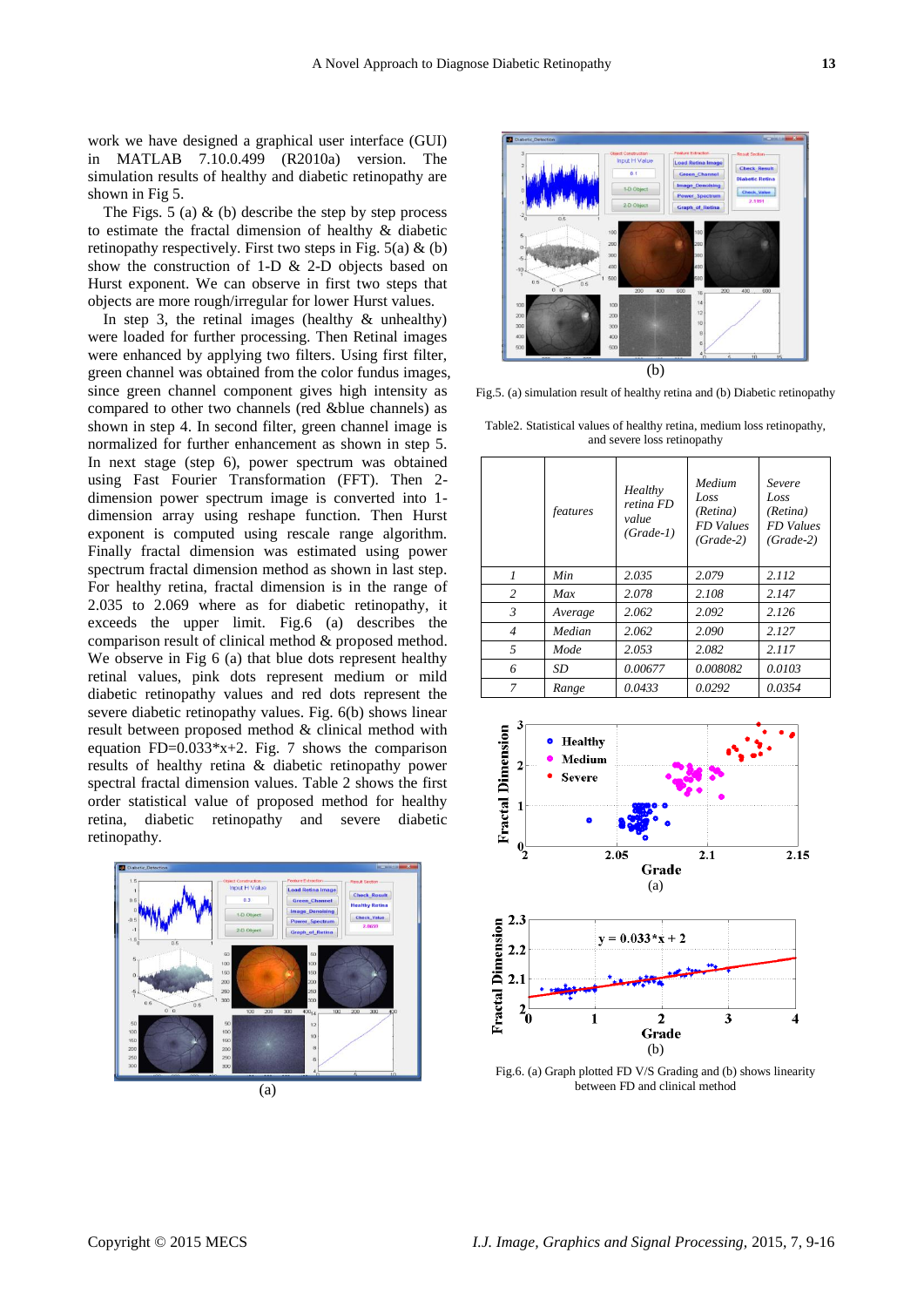

Fig.7. Fractal dimension bar chart plotted for healthy and diabetic retinopathy images

## IV. TEXTURE FEATURE ANALYSIS

Texture features such as entropy & contrast are analyzed from ROIs of diabetic affected retina & healthy retina. In Table 3 first sample is of diabetic affected region of retina, where as second sample shows healthy region of retina. Generally entropy is higher for higher random region or image. Hence we can observe that first sample has higher randomness because of formation of microaneurysms, hard exudates, hemorrhages etc, whereas second sample is much smoother. Hence entropy is higher for the diabetes samples as compared to healthy retinal samples. Whereas for contrast, on other hand, we can observe that second sample is of higher contrast because of the rich presence of retinal nerve fiber layer. Hence higher contrast is achieved for healthy region. First sample has lower contrast because of retinal nerve fiber layer loss and formation of microaneurysms.

Table3. Region of interest analyzed for analyzed for healthy and diabetic retinopathy

| <b>Samples</b>  |        |        |  |
|-----------------|--------|--------|--|
| <b>Entropy</b>  | 0.6253 | 0.3373 |  |
| <b>Contrast</b> | 0.0684 | 0.1488 |  |

Fig. 8 shows a graph plotted for contrast v/s entropy for healthy & unhealthy samples. Entropy for healthy ROI is 0.3373, whereas for unhealthy it exceeds 0.3373. Contrast for healthy ROI is in the range of 0.0104 to 0.1634 and for unhealthy samples it is in the range 0.0106 to 0.3671. Fig. 9 (a) shows a graph plotted for entropy versus fractal dimension. The blue color dots denote the result of healthy samples and red color dots denote the result of diabetic retinopathy samples. Fig. 9 (b) shows linearity between entropy and fractal dimension for non diabetic & diabetic retinopathy samples. Fig. 10 (a) shows a graph plotted for contrast versus fractal dimension. All red values denote diabetic retinopathy where as blue values denote healthy retinas. Fig. 10 (b) shows inverse relation between FD and contrast. Table 4  $\&$  5 shows the statistical data such as min, max, mean, median, mode, SD, and range of

contrast, entropy and fractal dimension values for diabetic retinopathy and non diabetic retinopathy.



Fig.8. Graph plotted Entropy versus Contrast



Fig.9. Graphs plotted (a) Entropy v/s FD and (b) graph shows linearity between entropy and F



Fig.10. Graphs plotted (a) Contrast v/s FD and (b) graph shows linearity between entropy and FD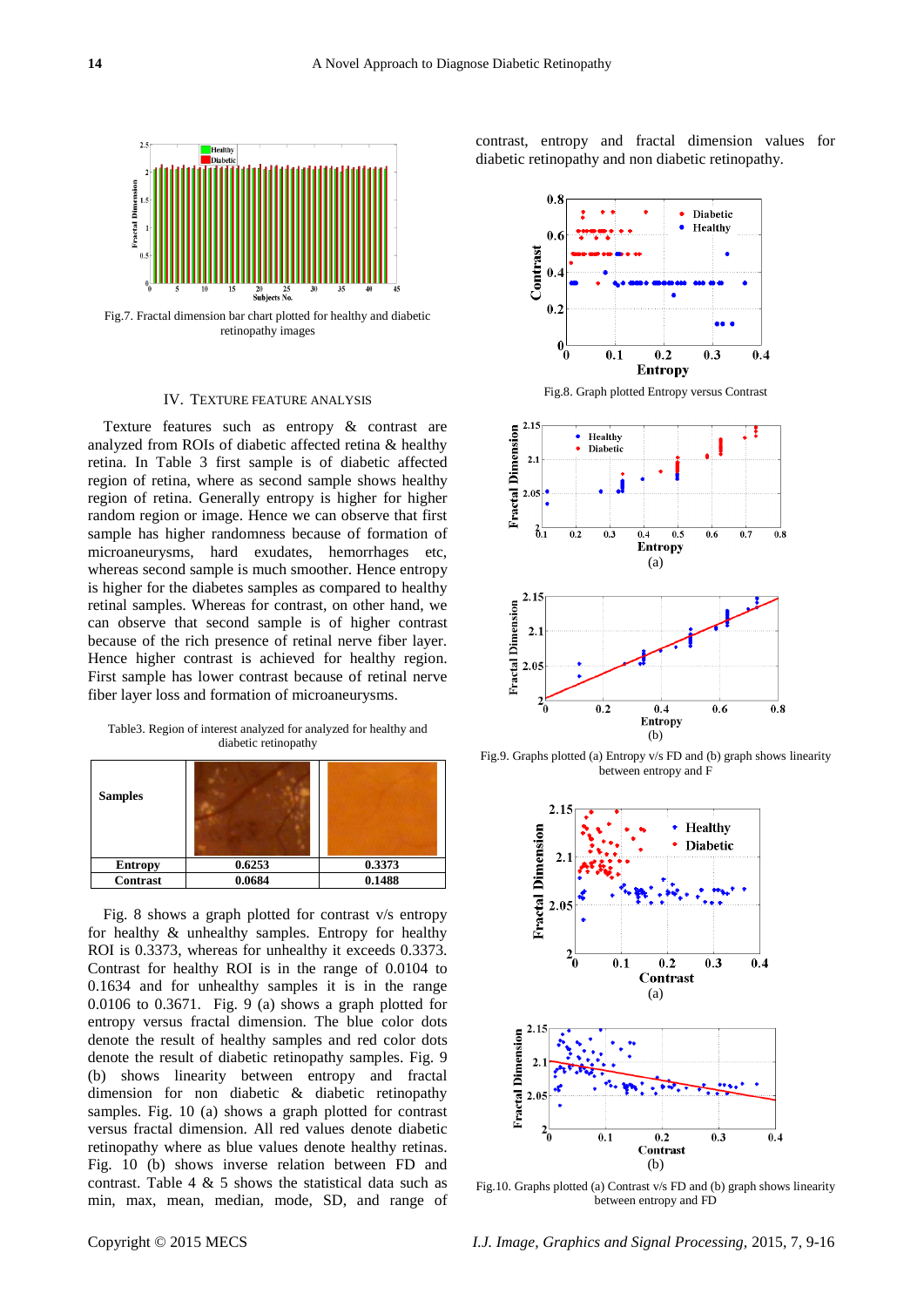| Table 4. Statistical result for healthy retina |  |  |  |
|------------------------------------------------|--|--|--|
|------------------------------------------------|--|--|--|

| SL.No | Attributes | <b>Healthy Retina</b> |         |         |
|-------|------------|-----------------------|---------|---------|
|       |            | Contrast              | Entropy | FD      |
|       | Min        | 0.0104                | 0.3373  | 2.035   |
| 2     | Max        | 0.1634                | 0.7281  | 2.078   |
| 3     | Mean       | 0.06369               | 0.5622  | 2.062   |
| 4     | Median     | 0.0569                | 0.4989  | 2.062   |
| 5     | Mode       | 0.0104                | 0.498   | 2.053   |
| 6     | <b>SD</b>  | 0.03757               | 0.08311 | 0.00677 |
| 7     | Range      | 0.153                 | 0.3908  | 0.0433  |

Table 5. Statistical result for diabetic retinopathy

| SL.No | Attributes | Diabetes Retinopathy |         |         |  |
|-------|------------|----------------------|---------|---------|--|
|       |            | Contrast             | Entropy | FD      |  |
|       | Min        | 0.0106               | 0.1161  | 2.079   |  |
| 2     | Max        | 0.3671               | 0.498   | 2.147   |  |
| 3     | Mean       | 0.1791               | 0.3337  | 2.106   |  |
|       | Median     | 0.1726               | 0.3373  | 2.103   |  |
| 5     | Mode       | 0.1374               | 0.3373  | 2.082   |  |
| 6     | <b>SD</b>  | 0.09038              | 0.06485 | 0.01919 |  |
| 7     | Range      | 0.3565               | 0.3819  | 0.0686  |  |

## V. CONCLUSION

The diabetic disease causes gradual loss in human eye retina leading to severe deformation in veins & arteries. These characteristics are analyzed for classification of degree of complexity connected with distribution of blood veins in retina. In this article two approaches were proposed for detection of diabetic retinopathy. In first approach, each of fifty DR & healthy subjects are analyzed for classification. In second approach, texture features such as entropy and contrast are evaluated for ROI of DR and NDR subjects. Finally texture feature values are compared with fractal dimension as was shown in Fig. 9 and Fig.10. The fractal dimension, entropy and contrast can be used as diagnostic parameters to identity diabetic retinopathy from healthy retina. The present method is very attractive for ophthalmologist during the diagnosis of retinal fundus images since information obtained from proposed method can be used as additional information to increase the accuracy for detection of diabetic retinopathy.

#### **REFERENCE**

- [1] A.C.B. Kunicki, A.J. Oliveira, M.B.M. Mendonça,C.T.F. Barbosa and R.A. Nogueira, "Can the fractal dimension be applied for the early diagnosis of non-proliferative diabetic retinopathy?", Brazilian Journal of Medical and Biological Research (2009) 42: 930-934.
- [2] Shueh wen lim, ning cheung, jie j. Wang, kim c. Donaghue, gerald liew, f.m. amirul islam, alicia j. Jenkins, tien y. Wong, "Retinal Vascular Fractal Dimension and Risk of Early Diabetic Retinopathy", Diabetes Care, Volume 32, Number 11, November 2009.
- [3] Nazneen Akhter, Yogesh Rajput, Sumegh Tharewal, K. V. Kale, Ramesh Manza, "Fractals For Complexity Analysis Of Diabetic Retinopathy In Retinal Vasculature Images", International Journal of Research in Engineering and Technology Volume: 03 Issue: 03 | Mar-2014.
- [4] Dharmanna Lamani, Dr. T. C. Manjunath, Dr. U P Kulkarni, "Automated Detection of Neovascular Glaucoma through Fractal Dimension Method", International Journal of Computer Science and Information Technologies, Vol. 5 (4), 2014.
- [5] Myra Poon, Maria E. Craig, Harleen Kaur, Janine Cusumano, Muhammad Bayu Sasongko, Tien YinWong and Kim C. Donaghue, "Vitamin D Deficiency Is Not Associated with Changes in Retinal Geometric Parameters in Young People with Type 1 Diabetes", Hindawi Publishing Corporation Journal of Diabetes Research Volume 2013, Article ID 280691.
- [6] Gerald Liew, Jie Jin Wang, Paul Mitchell, Tien Y. Wong, "Retinal Vascular Imaging: A New Tool in Microvascular Disease Research", Circ Cardiovasc Imaging September 2008.
- [7] Behzad Aliahmad, Dinesh Kant Kumar, Hao Hao, Premith Unnikrishnan, Mohd Zulfaezal Che Azemin, Ryo Kawasaki, PaulMitchell, "Zone Specific Fractal Dimension of Retinal Images as Predictor of Stroke Incidence", Hindawi Publishing Corporation, The Scientific World Journal, Volume 2014, Article ID 467462.
- [8] Dr.Chandrashekar. M. Patil, "An Approach for the Detection of Vascular Abnormalities in Diabetic Retinopathy", International Journal of Data Mining Techniques and Applications Vol: 02, December 2013, Pages: 246-250.
- [9] Albert Daxer, "Characterisation of Neovascularisation process in diabetic retinopathy by means of fractal geometry: diagnostic implications", Graefe's Archieve for Clinical and Experimental Opthomology, Springer-Verlag, 1993.
- [10] Ravishankar S, Jain A, Mittal A, "Automated feature extraction for early detection of diabetic retinopathy in fundus images**",** IEEE Computer Society Conference on Computer Vision and Pattern Recognition, 2009.
- [11] Gábor Márk Somfai, Erika Tátrai, Lenke Laurik, Boglárka E Varga, Vera Ölvedy, William E Smiddy, Robert Tchitnga, Anikó Somogyi and Delia Cabrera DeBuc, "BMC Bioinformatics 2014, 15:295",
- [12] Manoj Kumar Rathore, Mayank Kumar, Surendra yadav, Awanish Mishra, "Estimation of Fractal Dimension of Digital Images", International Journal of Engineering and Technical Research (IJETR) ISSN: 2321-0869, Volume-2, Issue-9, September 2014.
- [13] T. Pant, "Effect of Noise in Estimation of Fractal Dimension of Digital Images", International Journal of Signal Processing, Image Processing and Pattern Recognition Vol.6, No.5 (2013), pp.101-116.
- [14] P. Pentland, "Fractal-based description of natural scenes", IEEE Trans. Pattern Anal. Mach. Intell., PAMI-6, (1984), pp. 661-674.
- [15] R.Radha and Bijee Lakshman, "Retinal Image Analysis Using Morphological Process and Clustering Technique", Signal & Image Processing: An International Journal (SIPIJ) Vol.4, No.6, December 2013.
- [16] Selvathi D, N.B.Prakash, Neethi Balagopal, "Automated Detection of Diabetic Retinopathy for Early Diagnosis using Feature Extraction and Support Vector Machine " International Journal of Emerging Technology and Advanced Engineering, ISSN 2250-2459, Volume 2, Issue 11, November 2012.
- [17] P. Shanmugavadivu, V. Sivakumar, "Fractal Dimension based Textural Analysis Digital Images", Procedia Engineering 38 (2012) 2981 – 2986.